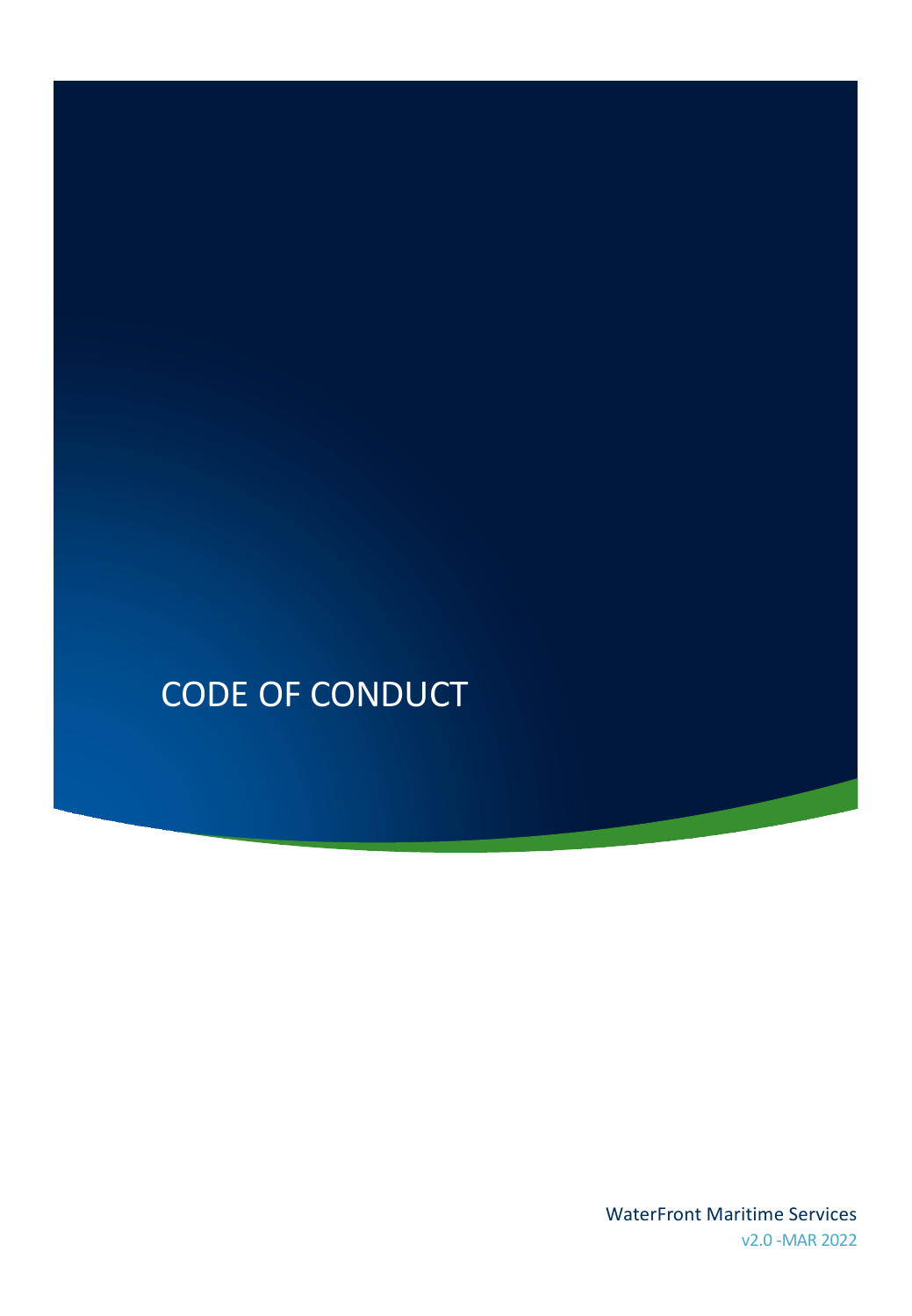

# **Code of Conduct**

#### Contents:

| Page 3 | Introduction                                   |
|--------|------------------------------------------------|
| Page 3 | Corporate Social Responsibility                |
| Page 4 | Business Ethics & Integrity                    |
| Page 4 | Anti-Corruption & Bribery                      |
| Page 5 | Trade Compliance                               |
| Page 5 | Employee's Conduct and Workplace Environment   |
| Page 6 | Health, Safety, Quality and Environment (HSEQ) |
| Page 6 | Social Media                                   |
| Page 8 | Whom to Contact                                |

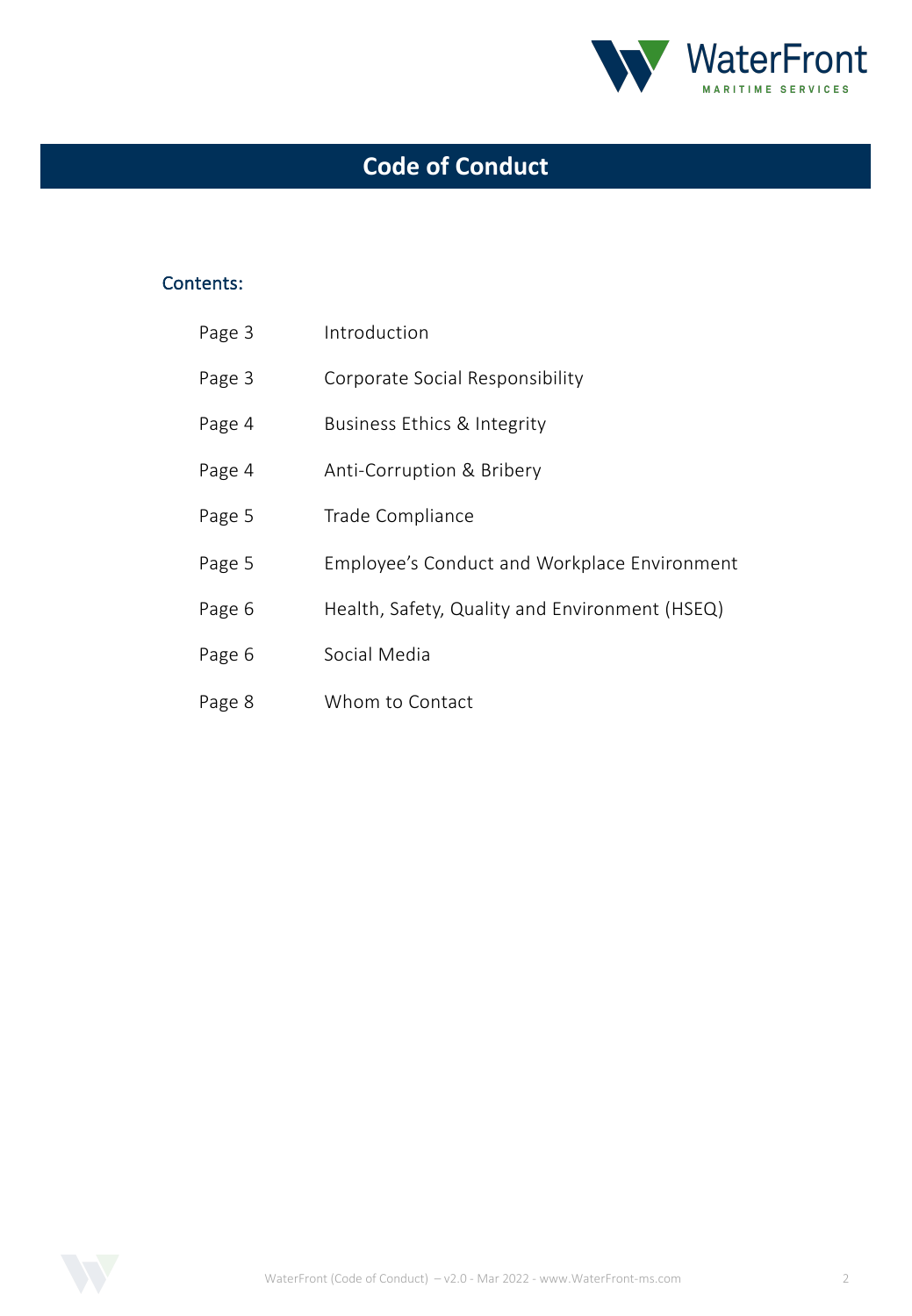

### **Introduction**

As global agents WaterFront Maritime Services prides itself on being your maritime services partner. Working with many of the best-known names in the maritime sector, WaterFront Maritime Service has established a solid reputation based on integrity, consistency and competency, providing high quality services in compliance with all relevant laws. This Code of Conduct establishes some key principals that apply throughout WaterFront Maritime Service's business activities as well as to its Directors and Employees. These principles relate to:

- Corporate Social Responsibility
- Business Ethics
- Anti-Corruption and Bribery
- Trade Compliance
- Employees' Conduct and Workplace Environment
- Health, Safety, Environment and Quality
- Social Media

### **Corporate Social Responsibility**

- WaterFront Maritime Service strives to be a successful, growing, profitable business whilst at the same time, seeking to do right by those who work for and with the company.
- We respect the Universal Declaration of Human Rights and seek to be guided by its provisions in the conduct of our business.
- We take very seriously our obligations under the United Kingdom Modern Slavery Act (2015) ("MSA"), the Australian Modern Slavery Act (2018) ("Aus MSA"), and in all other jurisdictions in which we operate.
- We are committed to ensure that human trafficking, forced, debt-bonded or slave labour is not taking place within our business activities or elsewhere in our organisation.
- We are committed to an inclusive work environment in which all individuals are treated with respect and dignity. Each individual has the right to work in a professional atmosphere that promotes equal employment opportunities and prohibits discriminatory practices. We expect that all relationships among persons in the workplace are business-like and free of bias, prejudice and harassment.
- We have implemented and apply numerous stringent controls on matters of Corporate Governance such as Anti-Corruption and Bribery, Trade Compliance and Health, Safety, Environment and Quality.
- In delivering high quality ethical services, we strive for integrity, competence, trust, performance and accountability.
- We look to contribute positively to all the communities where we operate.

Modern Slavery Act Statement

UN Universal Declaration Human Rights

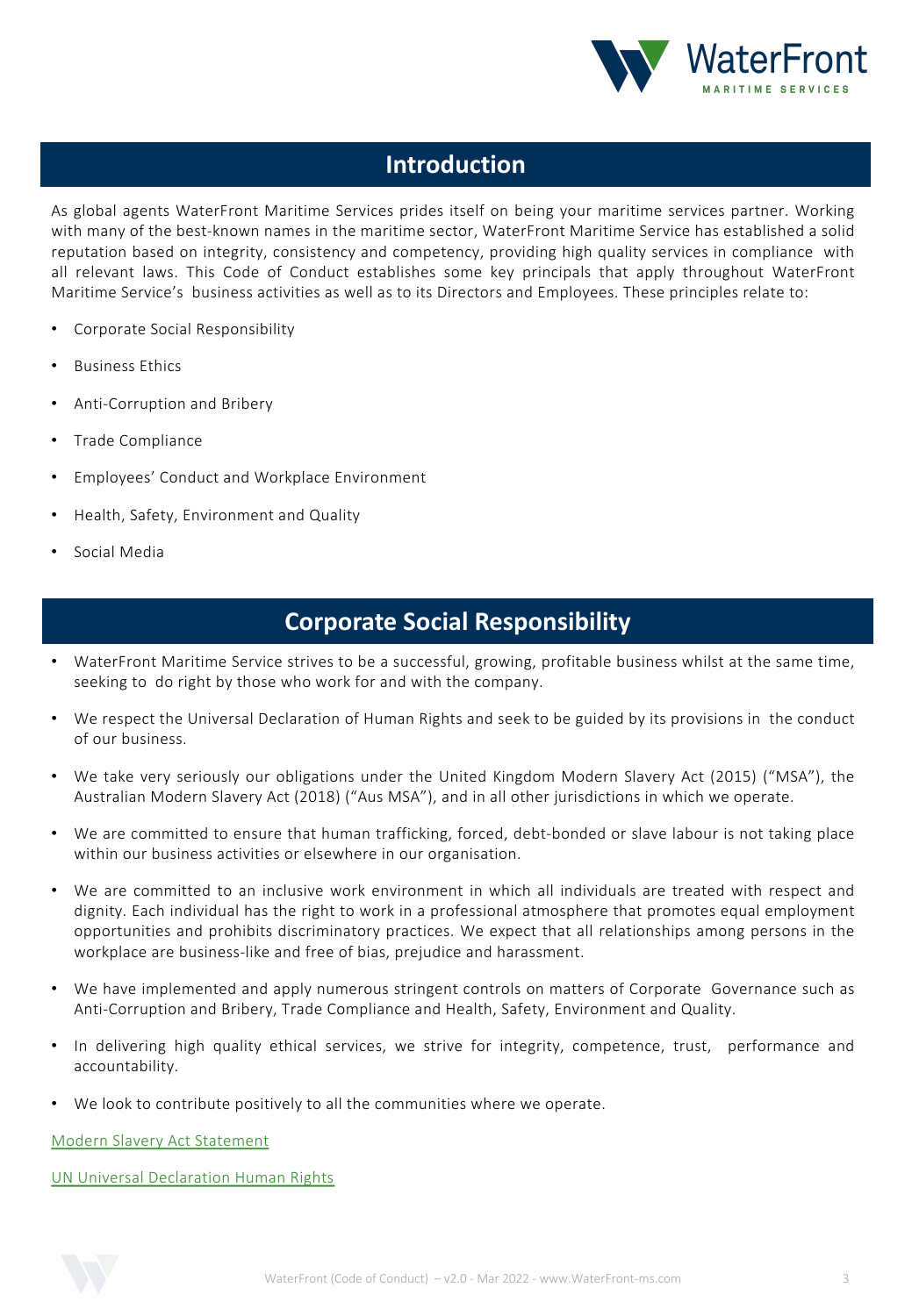

### **Business Ethics & Integrity**

- Conduct our business with integrity, competence and consistency.
- Maintaining the highest standards of professionalism in all dealings with others.
- Seek to achieve mutually beneficial business relationships with customers, suppliers and all other business partners.
- Employees are expected to avoid all situations in which their personal or financial interests may conflict with the company's interest or may interfere with objective job performance.
- We foster free, open, and fair competition.
- We are committed to competing fairly across our operations and do not engage in practices that restrict fair market competition.
- We are committed to have no involvement, be it directly or indirectly, with money laundering. In case an employee finds a certain financial transaction suspicious, the employee should seek immediate guidance from his/her direct manager and/or the Compliance Department.
- We respect all individuals' general right to privacy in relation to their personal data, and we adhere to all applicable local laws on the use of personal data. We are committed to securing customer, supplier and employee data against (personal) data breaches. We adhere to the highest possible standards of Cybersecurity and conduct regular Cybersecurity training.
- Ensure that customers, suppliers, and all other business partners are familiar with the Code and its key Principles.
- We retain the moral rights in, and ownership of, all intellectual property that we create unless agreed otherwise in advance with our clients. In return we respect the moral and intellectual copyright vested in our clients' intellectual property.

### **Anti-Corruption & Bribery**

- WaterFront Maritime Service, its subsidiaries and affiliates is committed to acting ethically and in full compliance with applicable anti-bribery laws and regulations always.
- As part of this commitment, it is the fundamental policy of WaterFront Maritime Service to prohibit the direct or indirect giving or receiving of improper payments or other benefits for purposes of obtaining or retaining any business advantage.
- This policy applies to all Employees of WaterFront Maritime Service plus all business partners.
- New employees will receive training on this policy as part of the induction process. All existing employees with receive regular and appropriate training on how to implement and adhere to this policy.
- Training will also be extended to business partners.
- WaterFront Maritime Service is an associate member of the Maritime Anti-Corruption Network (MACN), a global business network comprised of like-minded companies committed to promoting compliance with anticorruption law. MACN's vision is to work towards a maritime industry free of corruption that enables fair trade to the benefit of society at large.

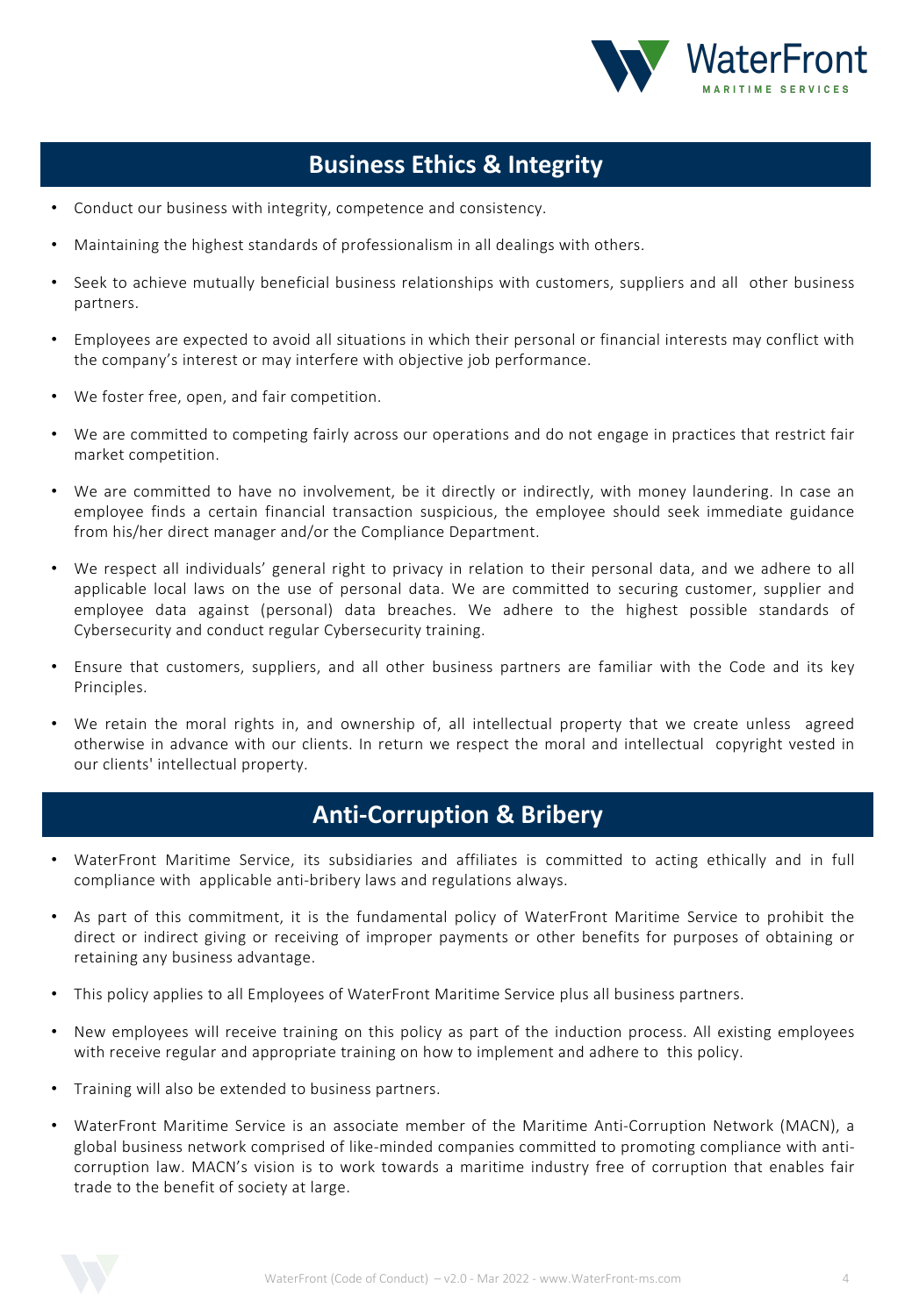

### **Anti-Corruption & Bribery**

• WaterFront Maritime Service is also a member of TRACE International, a non-profit business association, founded by anti- bribery compliance experts with an objective to set a common standard for due diligence [reviews](https://www.waterfront-ms.com/wp-content/uploads/2020/12/Anti-Bribery-1.pdf) of commercial intermediaries and anti-bribery training for the global supply chain.

[Anti-Bribery](https://macn.dk/) Policy

Maritime [Anti-Corru](https://www.traceinternational.org/)ption Network

TRACE International

#### **Trade Compliance**

- WaterFront Maritime Service, its subsidiaries and affiliates, is committed to full compliance with all applicable laws governing international trade transactions and activities.
- This policy applies to all Employees of WaterFront Maritime Service plus all business partners.
- New employees will receive training on this policy as part of the induction process. All existing employees will receive regular and appropriate training on how to implement and adhere to this policy.

#### Trade Sanctions Policy

### **Employees' Conduct and Workplace Environment**

- Employees must comply with all legal requirements and understand the major laws and regulations that apply to their work.
- Where no legislation or rules govern personal conduct, employees must consult with their Management for guidance.
- Employees must avoid activities that conflict with WaterFront Maritime Service's interests. They are obliged to report any actual or possible conflict of interest to their Management for further review.
- WaterFront Maritime Services employees shall perform their work without the influence of alcohol or drugs.
- WaterFront Maritime Service promotes equal opportunity in its hiring practices, making recruitment decisions based solely on job-related criteria and does not use forced or under-age labour.
- Employees must treat each other, customers and all business partners with respect and dignity, ensuring that the working environment is free of harassment, bullying and discrimination.
- Employees are offered training opportunities relevant to the functions they perform.
- WaterFront Maritime Service respects employee privacy and protects applicable data accordingly.
- All personal information collected and recorded, on paper or electronically, has appropriate safeguards in place as required by statutory, regulatory, contractual or quality management obligations. WaterFront Maritime Services' policies and procedures are intended to minimize the risk of loss or damage.
- Employees have legal rights in relation to how WaterFront Maritimes Services processes personal information, including but not limited to: Right to be informed / Right of access / Right to request rectification / Right to request erasure / Right to restrict processing / Right to data portability / Right to object or withdraw consent.

Privacy Policy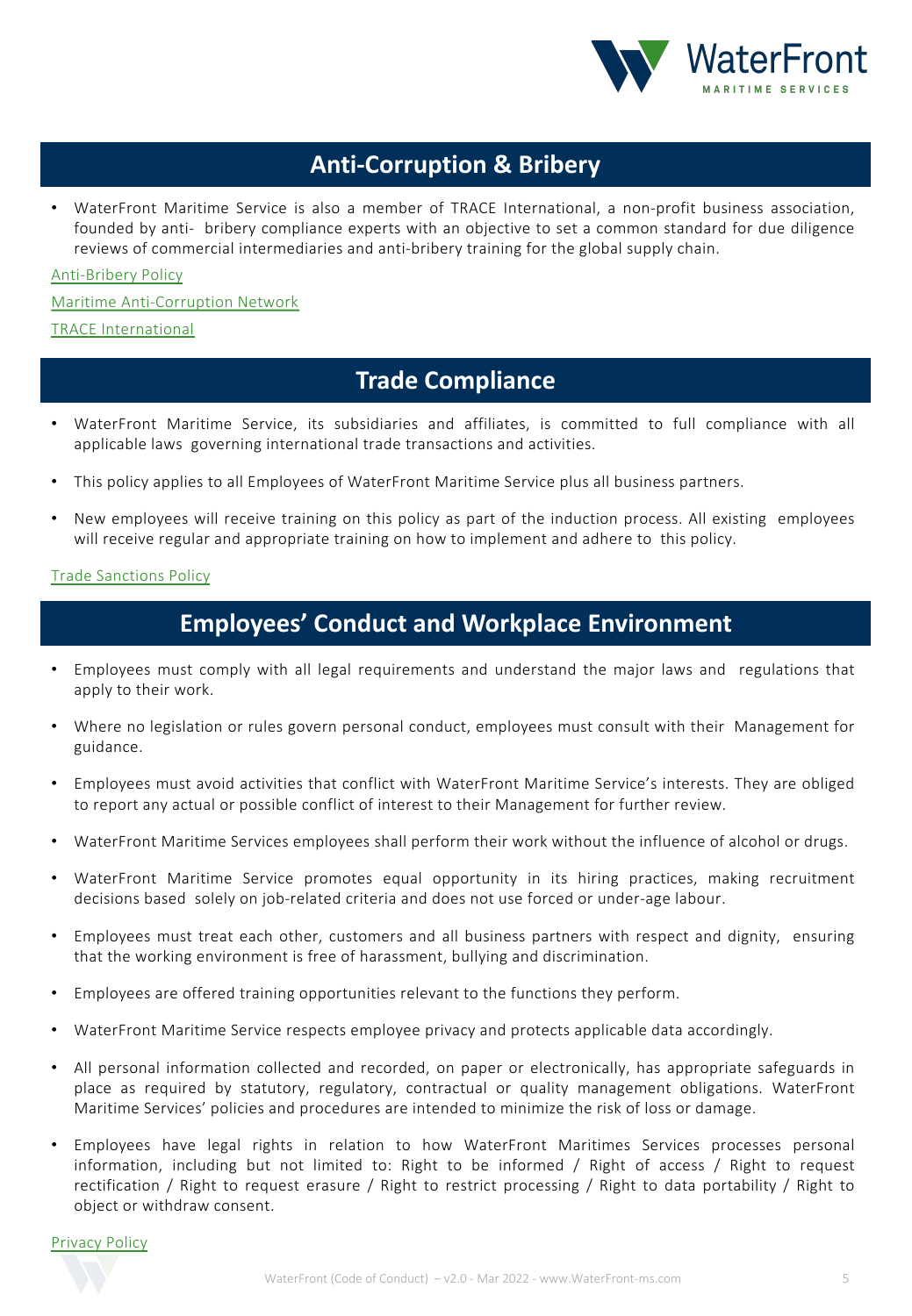

### **Health, Safety, Quality and Environment (HSEQ)**

- WaterFront Maritime Services is committed to operating in a manner that protects our employees and the environment; adheres, at the very minimum, to relevant government safety, environmental and health regulations; provides our customers with "value added" services so that they can further protect their employees, property and the environment.
- New employees will receive HSEQ training as part of their induction whilst existing employees will be provided with the appropriate resources and training, to ensure that they can undertake our operations to the required HSEQ standards.
- WaterFront is accredited by DNV. The assessment standards currently are ISO 9001:2015 (Quality Management System); ISO 14001:2015 (Environmental Management System); ISO 45001:2018 (International Standard for Occupational Health and Safety).
- WaterFront is committed to promoting and actively ensuring sustainable practices at all levels of the company. We want to ensure continuous improvements in reducing our environmental footprint of our own operations and that of our customers and partners. We accept this responsibility to our environment and communities, by managing the impacts of our operations.

Health, Safety, Environment & Quality Sustainability

### **Social Media**

Employee use of social networking reflects on both the employee and the Company. The Company does not intend to restrict the employee's ability to have an online presence nor does it mandate what the employee can and cannot say online. It does however expect the employee to be responsible and accountable for what they post, just as if you said your posts out loud in public or published them in a newspaper. We provide these guidelines for appropriate online conduct.

Guidelines for Employees:

#### Never post any confidential, sensitive, personal or proprietary information about the company, its employees, or any of the Company's customers or potential customers.

In practice this can mean a few things. Obviously, we should never post our own or other peoples' sensitive personal, contractual or financial information online. From time to time we as a Company might post interesting pictures or videos of site, ship or port operations, but this also needs to be considered carefully. Although this sort of post can be great in terms of marketing impact, it can also contain client information of a personal or commercial sensitivity that we are not aware of. For that reason, we would ask all employees to refrain from posting content relating to operations unless senior management have cleared the material, and the client's authorisation is secured. This kind of material would normally be released via official WaterFront Maritime Services social media channels, after the required checks.

#### Keep personal and professional profiles separate.

Comments made in a private group, visible to friends and family, may not always be appropriate to professional life. It's good sense to ensure that your privacy settings are configured properly, but it's also important to appreciate that even private posts can be forwarded, and nothing is truly secure. Whatever goes online is often there permanently. It's also very important to ensure your passwords remain secure, as readers of posts will hold you directly accountable for anything that appears via your profile.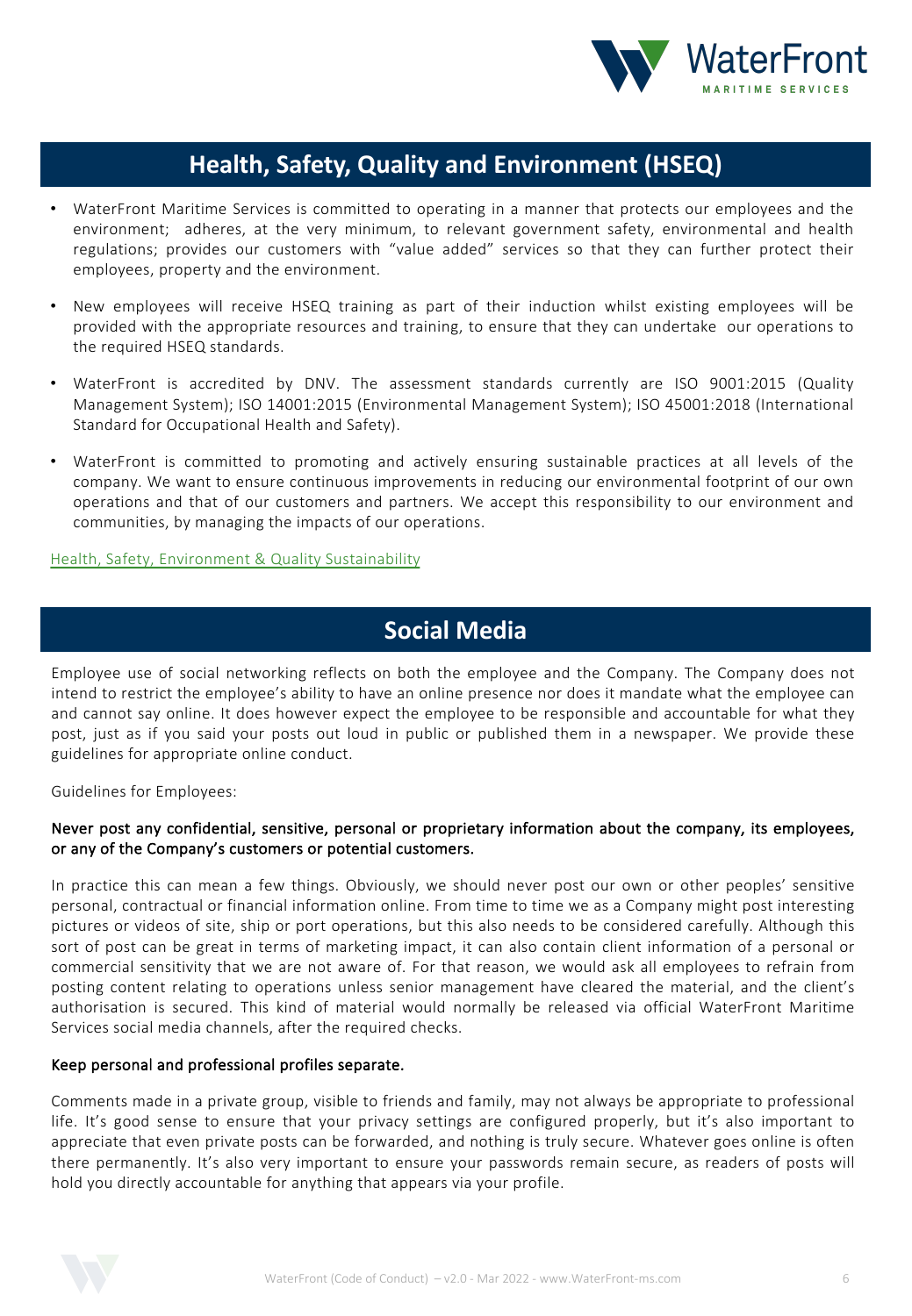

### **Social Media**

If you set up a social media profile for personal reasons, you should avoid linking it to your office email and making references to the Company (for instance including a link to our web site). It's good to see WaterFront Maritime Services enjoying positive exposure online, but bear in mind that like every Company, we have a 'brand', and the way we present ourselves needs to be managed and consistent. If you have content, you'd like to post using a 'professional' platform (i.e. LinkedIn), run this past your senior management first. No employees may create an "official" Company blog, social media page, website, or any other social or online media presence without prior written authorization from the Marketing Manager.

#### Always bear in mind the WaterFront Maritime Services Code of Conduct.

Always remember that when you post anything online, particularly anything that can be associated with the Company, you must ensure comments abide by and are in the spirit of the WaterFront Maritime Services Code of Conduct. There is also an absolute requirement to obey local laws, including those laws governing defamation, discrimination, harassment, and copyright.

The reality is that even if your comments or profile don't explicitly reference the Company, you are still associated with WaterFront Maritime Services through your employment, and just as in 'offline' life, its best to treat people with respect.

#### Look out for online commentary that concerns the Company.

Hopefully when we see items posted by third parties concerning WaterFront Maritime Services, the views expressed are complimentary and positive. If, however you see comments online that are of a derogatory nature and are aimed at the Company or employees of the Company, do not respond. Please immediately escalate anything like this to your management. Whether the comments are fair or not, complaints or other negative comments need to be dealt with in a considered manner.

#### Make sure that readers know when the views expressed are your own.

If you are publishing personal blogs, employees should make clear to readers that the views expressed in those blogs are personal and are in no way the view of the Company.

No employees may create an "official" Company blog, social media page, website, or any other social or online media presence without prior written authorization from Marketing Manager.

#### Respect confidentiality.

Always work on the assumption that information shared internally is for internal communication only. Just because most correspondence is not marked as confidential; this does not mean it's for external distribution. The fact is that we all send information to colleagues, clients and vendors, based on the assumption that it will only be shared with other colleagues that need the information to do their jobs.

#### Take responsibility.

Ultimately, we are as individuals responsible for our own actions. The Company has no desire to take punitive measures, but in serious cases, violation of these policy guidelines may be grounds for termination. Employees are encouraged to address any concerns or questions concerning these guidelines, or any violation of them, to the Operations Director.